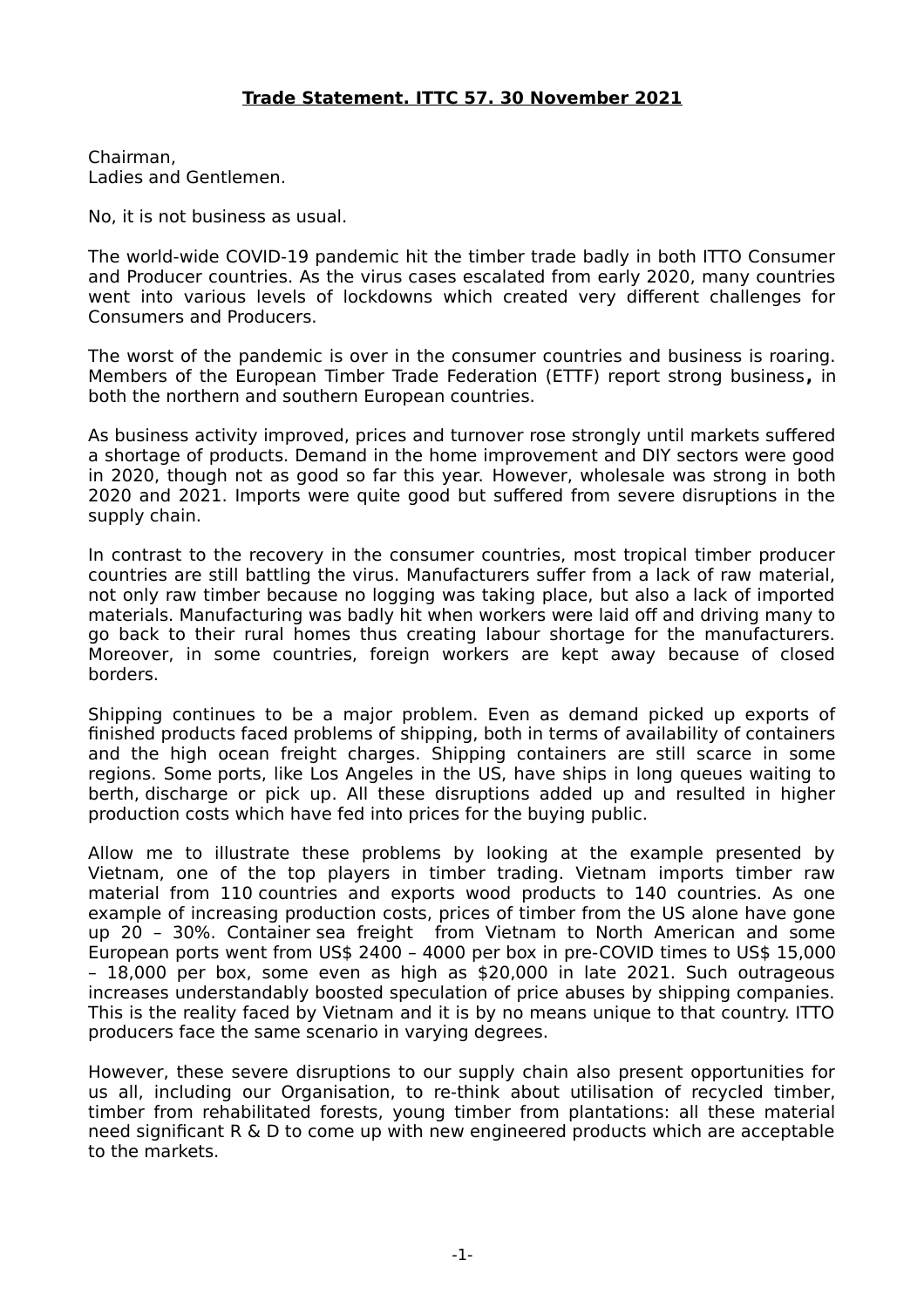Ladies and Gentlemen, there is a proposal for a new Regulation in EU concerning certain commodities and products associated with deforestation and forest degradation. We understand this is an enhancement of the existing EUTR, seemingly moving away from legality to sustainability in an effort to reduce the EU consumption footprint and to stop deforestation.

In general terms, TAG supports such a proactive move if it does not limit market access. However, there is serious apprehension over this proposal and TAG wants to draw the Council's attention to a few important points in this Proposal.

The proposed Regulation will only allow the import into the EU of commodities and products which are deemed to be "deforestation free" and it seems, "forest degradation free". Everyone knows that timber harvests from sustainably managed forests do not cause deforestation. We urge the EU to clearly articulate this in the proposed Regulation.

Another point of concern is "plantation products" since these appear unacceptable in the proposed Regulation. The EU draft has defined plantation as follows, and I quote:

'plantation' means trees established through planting and/or deliberate seeding of native or introduced species that is intensively managed and that at maturity is composed of one or two species, has one age class, and has regular tree spacing'.

This appears to suggest products from planted forests will be ruled out of the EU market. Every ITTO member country with forest plantations needs to take a close look at the proposed EU Regulation.

There are also other elements in the proposed Regulation which make us in the TAG feel uncomfortable. For example: The EU has introduced the conceptual label 'low risk country', even though this has yet to be defined. One can imagine the controversy for any country which is not labelled low risk. If not low risk, what does this imply?

More striking is the lack of recognition of both FSC and PEFC by EU. Certificates from FSC and PEFC must also play an important role in the new Regulation. They can prove that certified products originated from sustainable forestry and have nothing to do with deforestation.

EU recognises there are many drivers of deforestation. This new Regulation will also cover meat of bovine animals, cocoa, coffee, palm oil and soya beans.

EU is part of the ITTO family, so TAG calls on EU to engage with ITTO members, the Secretariat and national and international timber trade organisations, both inside and outside EU, to ensure any proposal is practical and workable on the ground. TAG also calls on ITTO to work with EU on this proposed Regulation, more so since the proposal referenced FAO but not ITTO.

Ladies and Gentlemen, over the years TAG has pointed out the apparent lack of interest shown by the Council to our Trade Statements. This has been disappointing since members of TAG are keen to share their vast experience and deep expertise in the timber trade with the Council.

Lately, some TAG members have been talking about a closer working relation with the Council. Indeed, there is also a sense that some Member Countries are also looking for a similar closer relationship. This trend seems clear in the Proposed ITTO Strategic